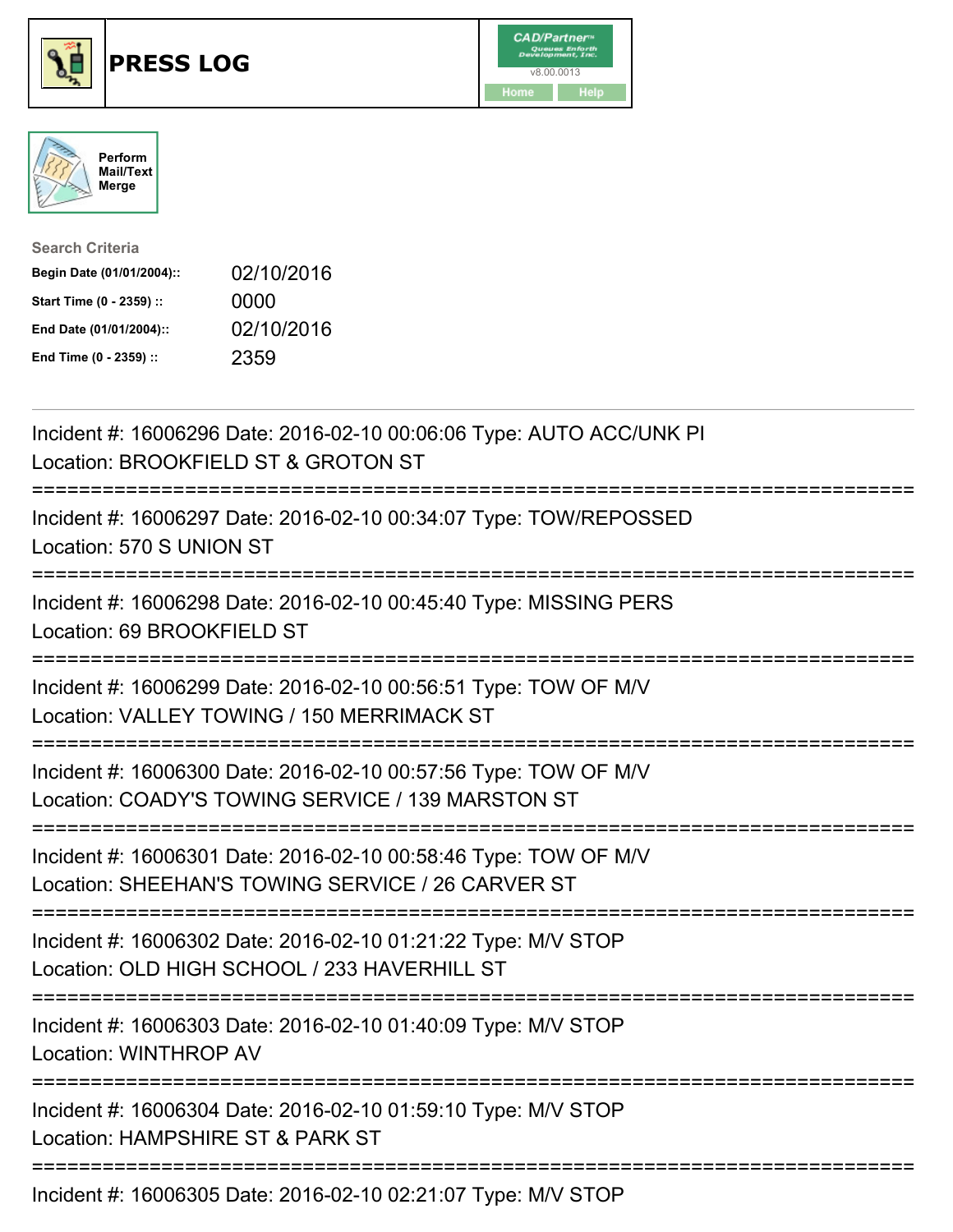Location: ANDOVER ST & STATE ST =========================================================================== Incident #: 16006306 Date: 2016-02-10 02:25:03 Type: M/V STOP Location: ESSEX ST & OXFORD ST =========================================================================== Incident #: 16006307 Date: 2016-02-10 02:25:55 Type: M/V STOP Location: JAMAICA ST & S UNION ST =========================================================================== Incident #: 16006308 Date: 2016-02-10 02:33:28 Type: M/V STOP Location: CHANDLER ST & WATER ST =========================================================================== Incident #: 16006309 Date: 2016-02-10 02:37:02 Type: M/V STOP Location: BENNINGTON ST & ERVING AV =========================================================================== Incident #: 16006310 Date: 2016-02-10 03:01:42 Type: M/V STOP Location: FERN ST & LAWRENCE ST =========================================================================== Incident #: 16006311 Date: 2016-02-10 03:17:22 Type: ALARMS Location: PARTHUM SCHOOL / 258 E HAVERHILL ST =========================================================================== Incident #: 16006312 Date: 2016-02-10 03:25:22 Type: M/V STOP Location: ALMA ST & MYRTLE ST =========================================================================== Incident #: 16006313 Date: 2016-02-10 03:25:39 Type: MEDIC SUPPORT Location: 53 WOODLAND ST FL 2 =========================================================================== Incident #: 16006314 Date: 2016-02-10 03:40:52 Type: AUTO ACC/UNK PI Location: 301 HAVERHILL ST =========================================================================== Incident #: 16006315 Date: 2016-02-10 03:49:34 Type: M/V STOP Location: E HAVERHILL ST & HIGH ST =========================================================================== Incident #: 16006316 Date: 2016-02-10 04:02:58 Type: MV/BLOCKING Location: 19 POPLAR ST =========================================================================== Incident #: 16006317 Date: 2016-02-10 05:00:22 Type: RECOV/STOL/MV Location: 75 KINGSTON ST =========================================================================== Incident #: 16006318 Date: 2016-02-10 05:38:50 Type: M/V STOP Location: MERRIMACK ST & S UNION ST =========================================================================== Incident #: 16006319 Date: 2016-02-10 05:42:58 Type: M/V STOP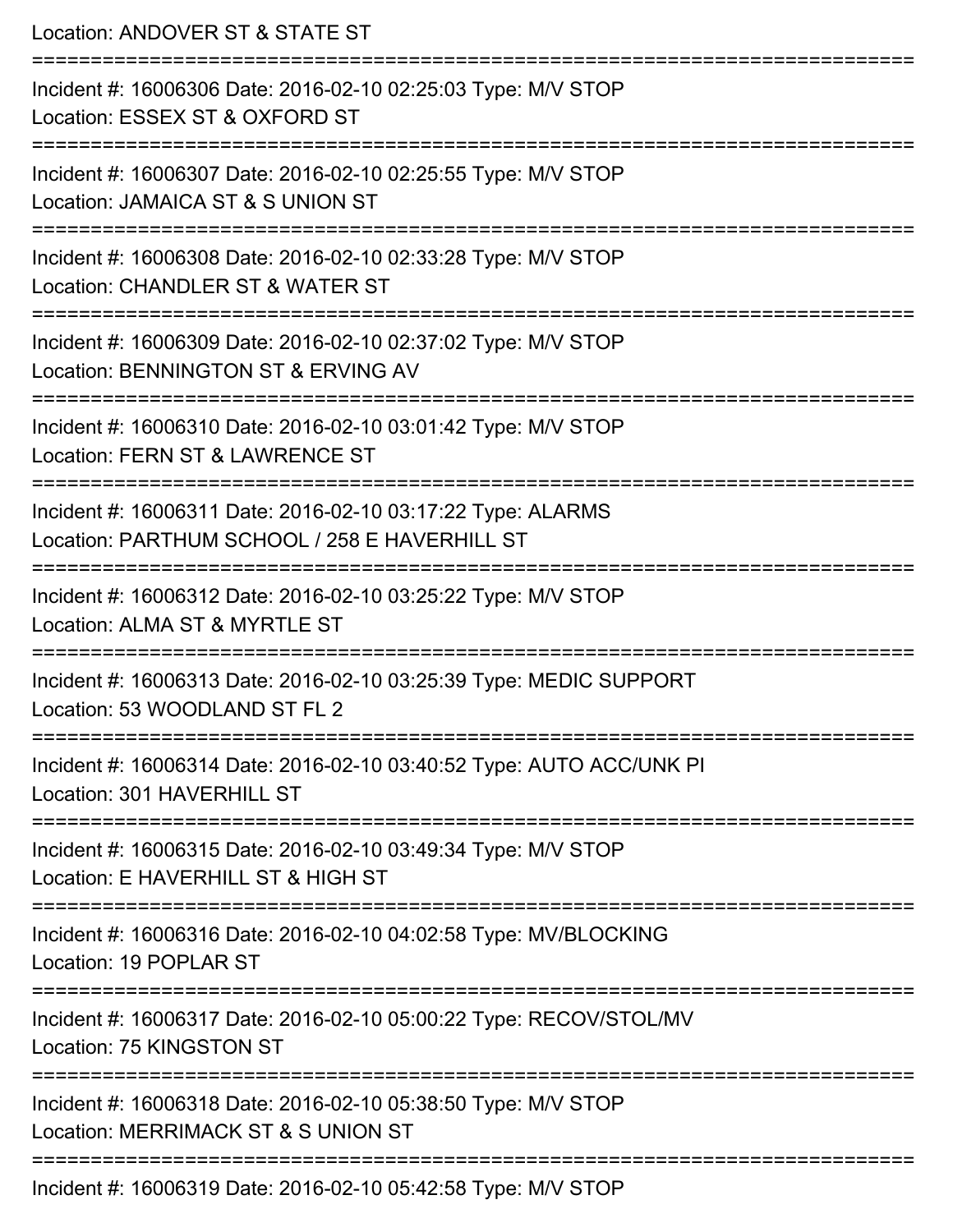| Incident #: 16006320 Date: 2016-02-10 06:16:23 Type: AUTO ACC/NO PI<br>Location: ALBRITE CARPET CLEANING COMP. / 223 WINTHROP AV |
|----------------------------------------------------------------------------------------------------------------------------------|
| Incident #: 16006321 Date: 2016-02-10 06:19:04 Type: M/V STOP<br>Location: LAWRENCE ST & PARK ST                                 |
| Incident #: 16006322 Date: 2016-02-10 06:59:06 Type: CK WELL BEING<br>Location: 28 SUMMER ST                                     |
| Incident #: 16006323 Date: 2016-02-10 07:07:09 Type: PARK & WALK<br>Location: BROADWAY                                           |
| Incident #: 16006324 Date: 2016-02-10 07:15:13 Type: AUTO ACC/NO PI<br>Location: BROADWAY & COMMON ST                            |
| Incident #: 16006325 Date: 2016-02-10 07:31:08 Type: AUTO ACC/UNK PI<br>Location: CENTRE ST & HAMPSHIRE ST                       |
| Incident #: 16006326 Date: 2016-02-10 07:41:12 Type: M/V STOP<br>Location: MERRIMACK ST & S UNION ST                             |
| Incident #: 16006327 Date: 2016-02-10 07:49:49 Type: AUTO ACC/NO PI<br>Location: 50 S BROADWAY                                   |
| Incident #: 16006328 Date: 2016-02-10 07:52:27 Type: AUTO ACC/PI<br>Location: 96 E HAVERHILL ST                                  |
| Incident #: 16006329 Date: 2016-02-10 08:02:45 Type: M/V STOP<br>Location: CANAL ST & MARSTON ST                                 |
| Incident #: 16006330 Date: 2016-02-10 08:21:09 Type: ALARMS<br>Location: EASTERN BANK / 486 ESSEX ST                             |
| Incident #: 16006331 Date: 2016-02-10 08:25:36 Type: AUTO ACC/UNK PI<br>Location: BOXFORD ST & OSGOOD ST                         |
| Incident #: 16006332 Date: 2016-02-10 08:28:31 Type: M/V STOP<br>Location: BROADWAY & HAVERHILL ST                               |
| Incident #: 16006333 Date: 2016-02-10 08:48:13 Type: CK WELL BEING                                                               |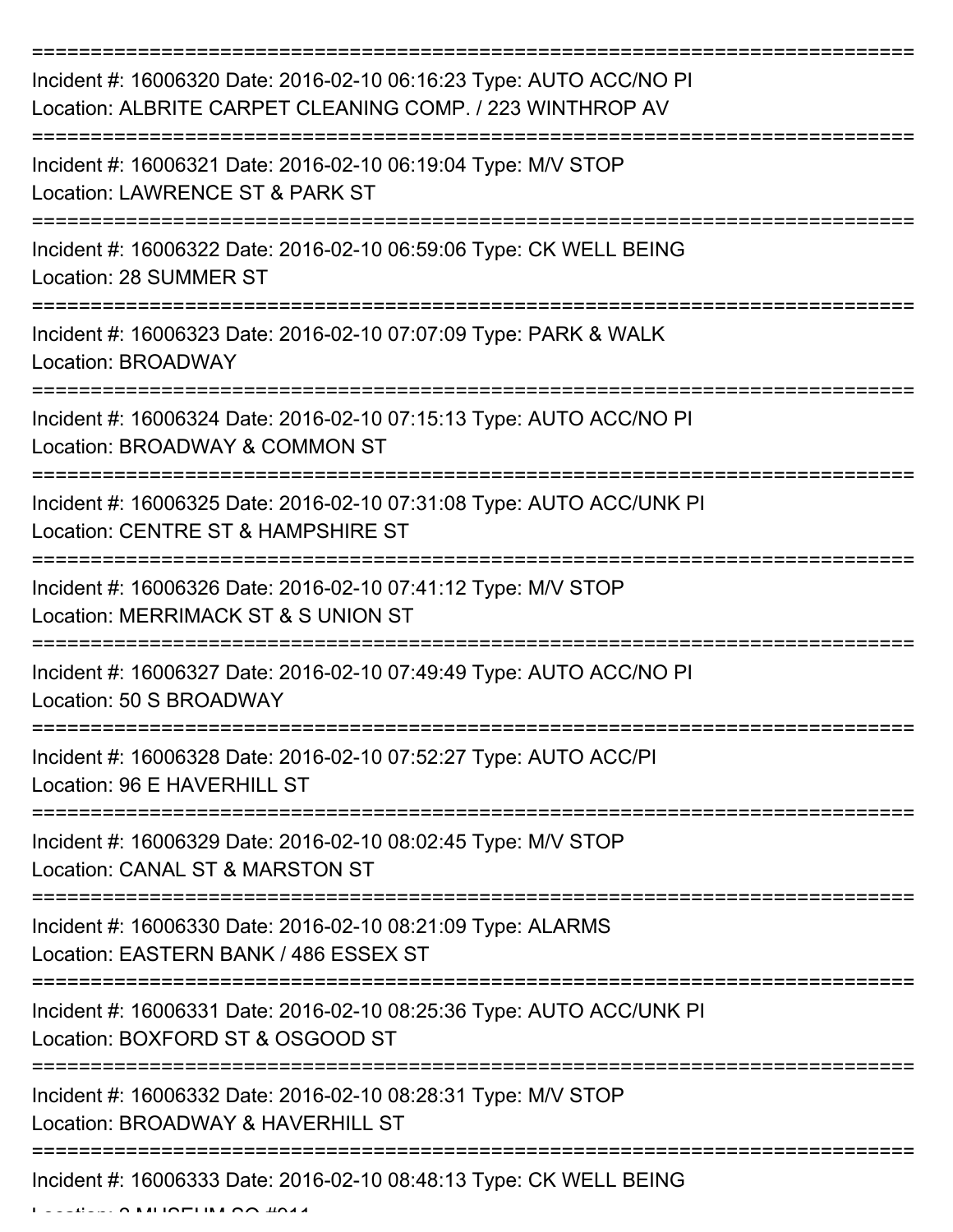| Incident #: 16006334 Date: 2016-02-10 09:16:41 Type: M/V STOP<br>Location: 439 S UNION ST                                    |
|------------------------------------------------------------------------------------------------------------------------------|
| Incident #: 16006335 Date: 2016-02-10 09:18:35 Type: INVEST CONT<br>Location: 70 N PARISH RD                                 |
| Incident #: 16006336 Date: 2016-02-10 09:28:25 Type: PARK & WALK<br>Location: 205 BROADWAY                                   |
| Incident #: 16006337 Date: 2016-02-10 09:47:16 Type: M/V STOP<br>Location: BROADWAY & MANCHESTER ST                          |
| Incident #: 16006338 Date: 2016-02-10 09:49:37 Type: MV/BLOCKING<br>Location: 50 MARGIN ST<br>------------------------------ |
| Incident #: 16006339 Date: 2016-02-10 09:52:25 Type: M/V STOP<br>Location: 7 WINTER ST                                       |
| Incident #: 16006340 Date: 2016-02-10 09:57:36 Type: M/V STOP<br>Location: HAVERHILL ST & LAWRENCE ST                        |
| Incident #: 16006341 Date: 2016-02-10 10:10:40 Type: M/V STOP<br>Location: BROADWAY & CONCORD ST                             |
| Incident #: 16006342 Date: 2016-02-10 10:17:05 Type: M/V STOP<br>Location: 429 MERRIMACK ST                                  |
| Incident #: 16006343 Date: 2016-02-10 10:18:38 Type: AUTO ACC/UNK PI<br>Location: LAWRENCE ST & PARK ST                      |
| Incident #: 16006344 Date: 2016-02-10 10:24:57 Type: MISSING PERS<br>Location: 35 RESERVOIR ST                               |
| Incident #: 16006345 Date: 2016-02-10 10:26:32 Type: M/V STOP<br><b>Location: 360 MERRIMACK ST</b>                           |
| Incident #: 16006346 Date: 2016-02-10 10:33:12 Type: M/V STOP<br>Location: 300 MERRIMACK ST                                  |
| Incident #: 16006347 Date: 2016-02-10 10:36:17 Type: MEDIC SUPPORT                                                           |

Location: ADELIC BEALITY CALON / 658 ECCEY CT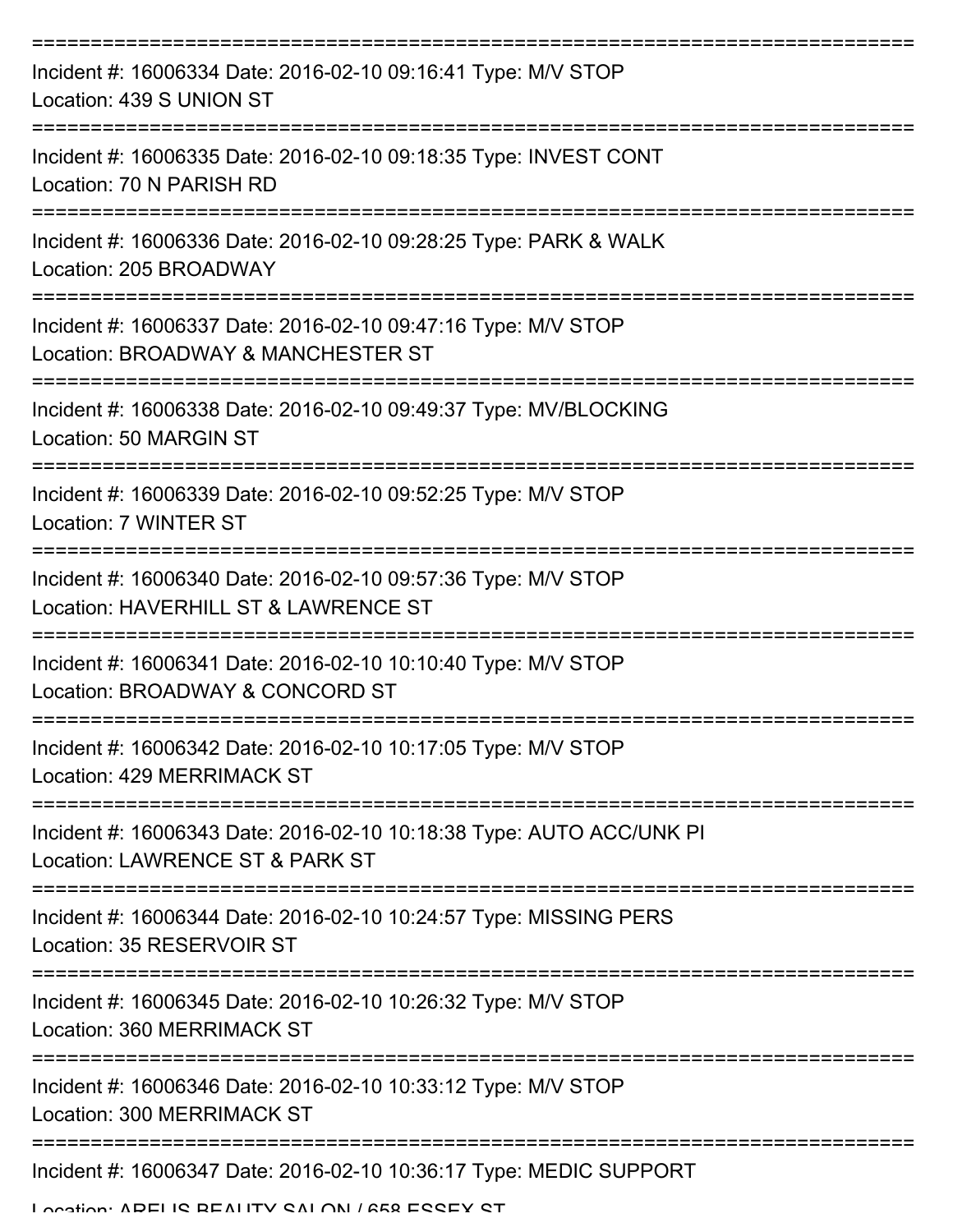| Incident #: 16006348 Date: 2016-02-10 10:48:31 Type: M/V STOP<br>Location: HAWLEY ST & S BROADWAY         |
|-----------------------------------------------------------------------------------------------------------|
| Incident #: 16006349 Date: 2016-02-10 10:49:01 Type: M/V STOP<br>Location: 34 LORING ST                   |
| Incident #: 16006350 Date: 2016-02-10 10:57:26 Type: M/V STOP<br>Location: BROADWAY & COMMON ST           |
| Incident #: 16006351 Date: 2016-02-10 11:00:10 Type: M/V STOP<br><b>Location: SHAWSHEEN RD</b>            |
| Incident #: 16006352 Date: 2016-02-10 11:00:11 Type: M/V STOP<br>Location: 50 BROADWAY                    |
| Incident #: 16006353 Date: 2016-02-10 11:01:27 Type: M/V STOP<br>Location: ANDOVER ST & TEWKSBURY ST      |
| Incident #: 16006354 Date: 2016-02-10 11:02:26 Type: M/V STOP<br>Location: 700 ESSEX ST                   |
| Incident #: 16006355 Date: 2016-02-10 11:06:27 Type: GENERAL SERV<br>Location: 70 N PARISH RD             |
| Incident #: 16006356 Date: 2016-02-10 11:07:38 Type: M/V STOP<br>Location: 97 SHAWSHEEN RD                |
| Incident #: 16006357 Date: 2016-02-10 11:14:43 Type: SPECIAL CHECK<br>Location: 204 BROADWAY              |
| Incident #: 16006358 Date: 2016-02-10 11:19:57 Type: WARRANT SERVE<br>Location: 252 S BROADWAY FL 3       |
| Incident #: 16006359 Date: 2016-02-10 11:26:58 Type: M/V STOP<br>Location: 67 WINTHROP AV                 |
| Incident #: 16006360 Date: 2016-02-10 11:33:22 Type: AUTO ACC/NO PI<br>Location: DENNYS / 160 WINTHROP AV |
| Incident #: 16006361 Date: 2016-02-10 11:37:04 Type: SPECIAL CHECK                                        |

Location: 50 BROADWAY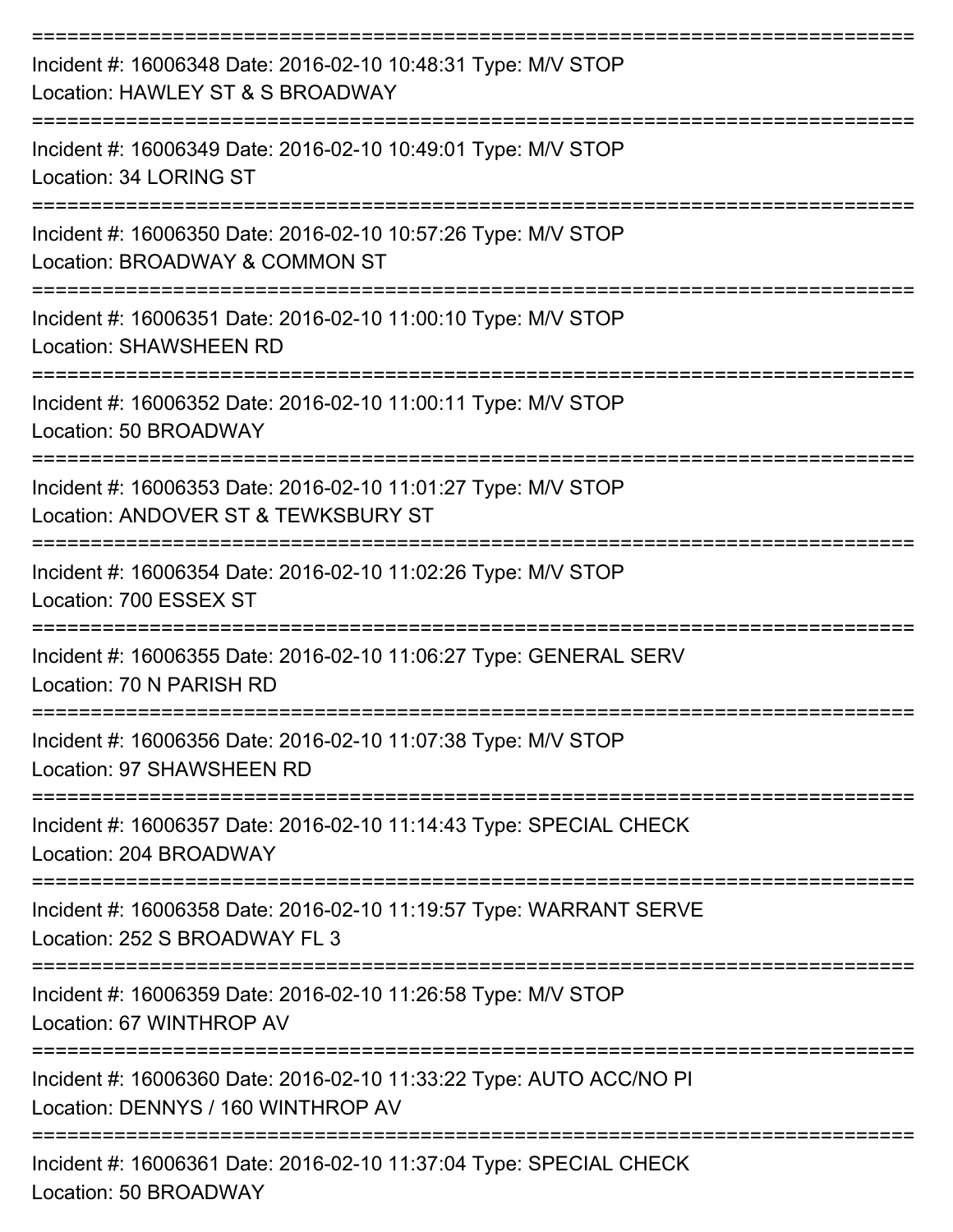| Incident #: 16006362 Date: 2016-02-10 11:39:27 Type: CK WELL BEING<br>Location: 105 HAWTHORNE WAY #2212                                    |
|--------------------------------------------------------------------------------------------------------------------------------------------|
| =============================<br>Incident #: 16006363 Date: 2016-02-10 11:49:31 Type: SUS PERS/MV<br>Location: BLAKELIN ST & WILLOUGHBY ST |
| Incident #: 16006364 Date: 2016-02-10 11:53:51 Type: WIRE DOWN<br>Location: 143 HIGH ST                                                    |
| Incident #: 16006365 Date: 2016-02-10 12:04:08 Type: RECOV/STOL/MV<br>Location: 250 CANAL ST #REAR FL PARKING LOT                          |
| Incident #: 16006366 Date: 2016-02-10 12:08:49 Type: INVEST CONT<br>Location: ARLINGTON SCHOOL / 150 ARLINGTON ST<br>=================     |
| Incident #: 16006367 Date: 2016-02-10 12:19:35 Type: TOW OF M/V<br>Location: 151 WEST ST                                                   |
| Incident #: 16006370 Date: 2016-02-10 12:37:14 Type: GENERAL SERV<br>Location: COMMONWEALTH CARE ALLIANCE / 439 S UNION ST #403            |
| Incident #: 16006368 Date: 2016-02-10 12:38:00 Type: DK (DRUNK)<br><b>Location: 40 LAWRENCE ST</b>                                         |
| Incident #: 16006369 Date: 2016-02-10 12:40:07 Type: M/V STOP<br>Location: LAFAYETTE AV & S BROADWAY                                       |
| Incident #: 16006371 Date: 2016-02-10 13:39:07 Type: NEIGHBOR PROB<br>Location: 657 ESSEX ST                                               |
| Incident #: 16006372 Date: 2016-02-10 13:41:12 Type: HARASSMENT<br>Location: 33 ORCHARD ST                                                 |
| Incident #: 16006373 Date: 2016-02-10 13:45:41 Type: TRESPASSING<br>Location: ROOMING HOUSE / 248 BROADWAY                                 |
| Incident #: 16006374 Date: 2016-02-10 13:59:29 Type: TOW OF M/V<br>Location: 141 AMESBURY ST                                               |
| Incident #: 16006375 Date: 2016-02-10 14:00:45 Type: M/V STOP<br>Location: BROADWAY & HAVERHILL ST                                         |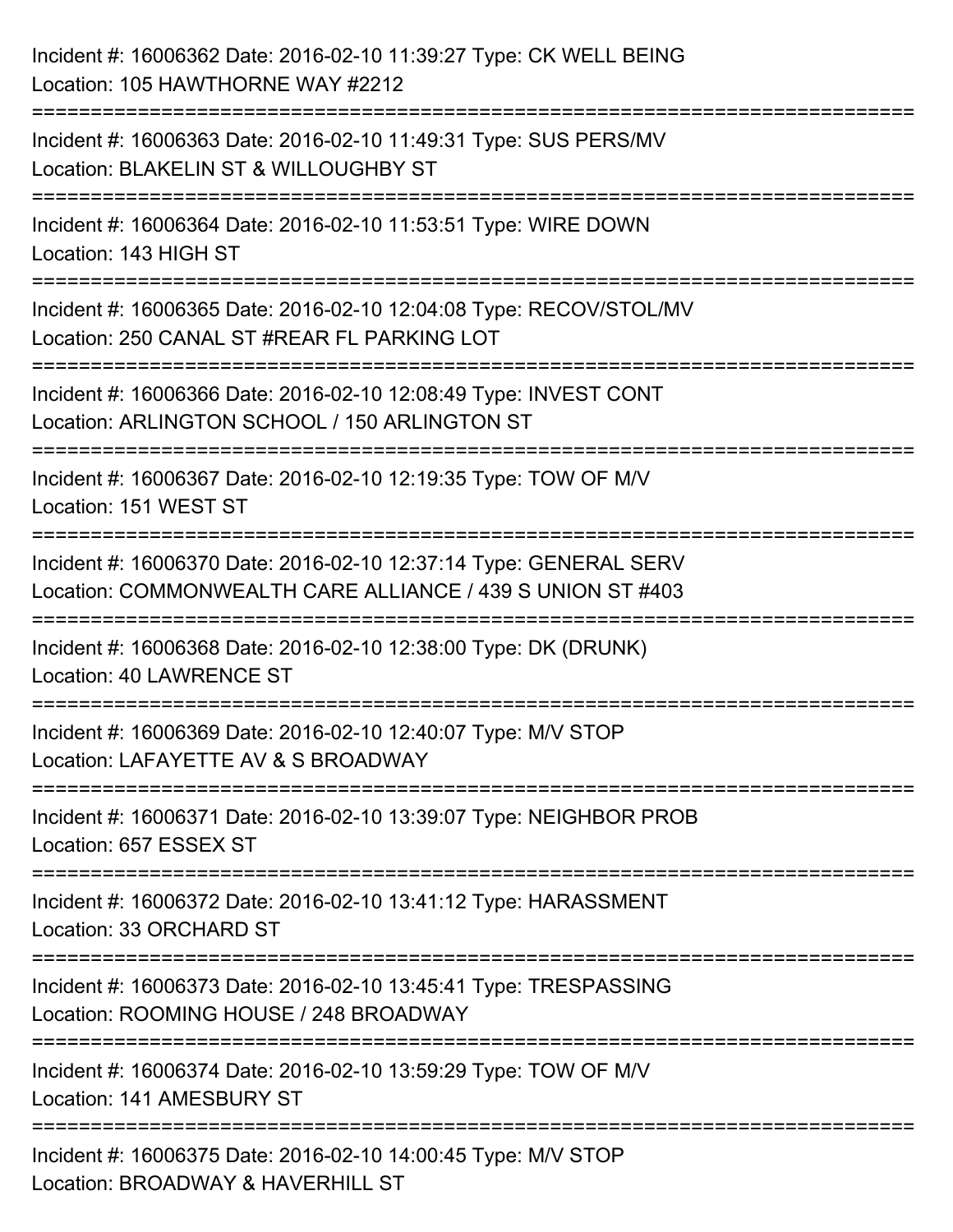| Incident #: 16006376 Date: 2016-02-10 14:04:36 Type: M/V STOP<br>Location: 50 BROADWAY                                                |
|---------------------------------------------------------------------------------------------------------------------------------------|
| =================================<br>Incident #: 16006377 Date: 2016-02-10 14:08:03 Type: AMBULANCE ASSSI<br>Location: 39 FOSTER ST   |
| Incident #: 16006378 Date: 2016-02-10 14:08:48 Type: TOW OF M/V<br>Location: LYNN ST & S UNION ST<br>=============================    |
| Incident #: 16006379 Date: 2016-02-10 14:21:19 Type: AUTO ACC/NO PI<br>Location: ALMA ST & ERVING AV                                  |
| Incident #: 16006380 Date: 2016-02-10 14:32:59 Type: M/V STOP<br>Location: BROADWAY & CEDAR ST                                        |
| Incident #: 16006381 Date: 2016-02-10 14:50:09 Type: AUTO ACC/NO PI<br>Location: LEONARD SCHOOL / 60 ALLEN ST                         |
| :=============================<br>Incident #: 16006382 Date: 2016-02-10 15:08:25 Type: INVEST CONT<br>Location: LAWRENCE ST & PARK ST |
| Incident #: 16006383 Date: 2016-02-10 15:20:44 Type: HIT & RUN M/V<br>Location: LAWRENCE PUBLIC POOL / 135 PARKER ST                  |
| Incident #: 16006384 Date: 2016-02-10 15:24:26 Type: M/V STOP<br>Location: MERRIMACK ST & S UNION ST                                  |
| Incident #: 16006385 Date: 2016-02-10 15:25:26 Type: TOW/REPOSSED<br>Location: 360 MERRIMACK ST                                       |
| Incident #: 16006386 Date: 2016-02-10 15:35:42 Type: INVESTIGATION<br>Location: WEATHERBEE SCHOOL / 75 NEWTON ST                      |
| Incident #: 16006387 Date: 2016-02-10 15:41:46 Type: SUS PERS/MV<br>Location: 7 WILLOUGHBY ST                                         |
| Incident #: 16006388 Date: 2016-02-10 15:59:35 Type: CK WELL BEING<br>Location: COADY'S TOWING SERVICE / 139 MARSTON ST               |
| Incident #: 16006389 Date: 2016-02-10 16:01:08 Type: AUTO ACC/PI<br>Location: ABBOTT ST & PHILLIPS ST                                 |

===========================================================================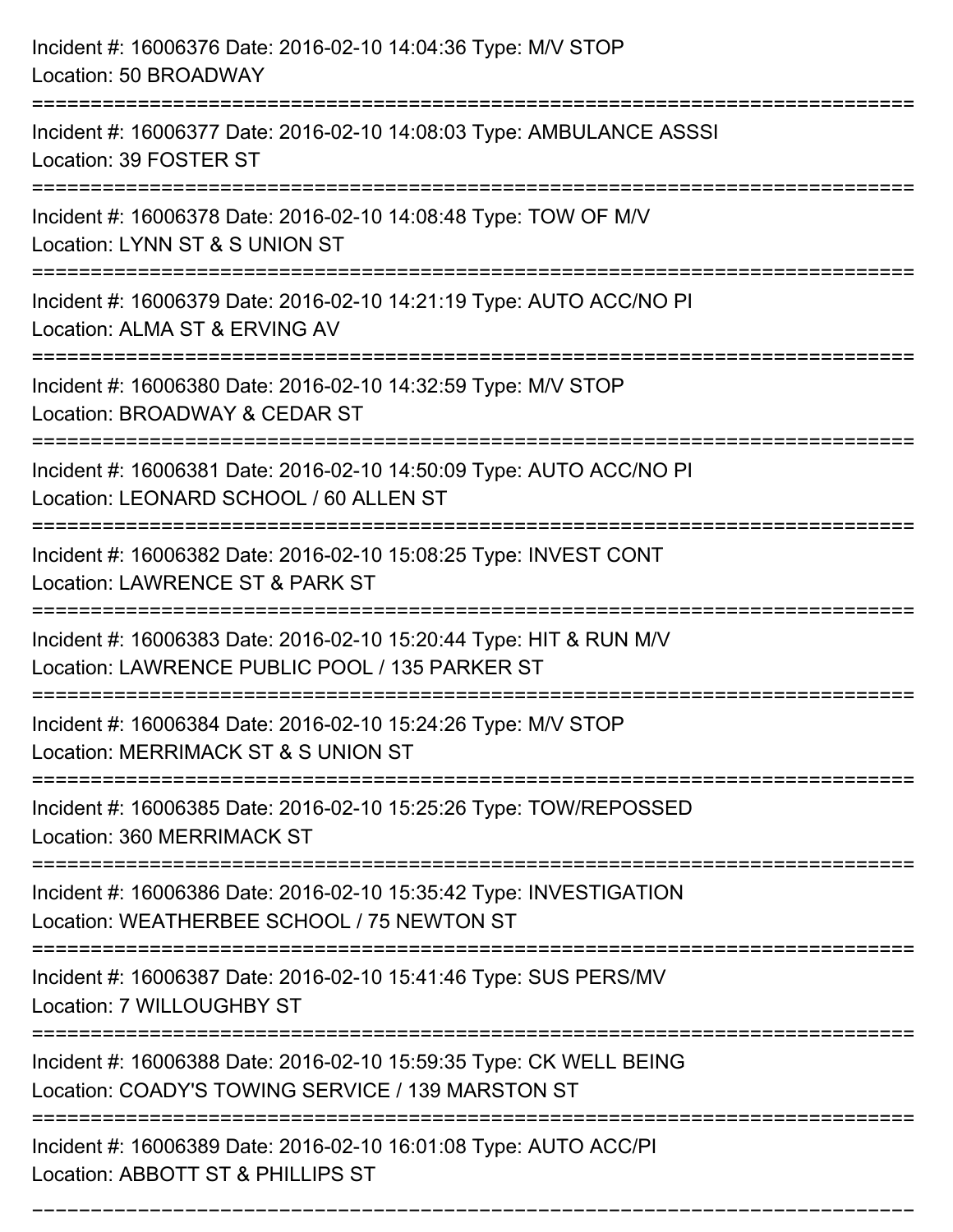| Incident #: 16006390 Date: 2016-02-10 16:02:32 Type: MEDIC SUPPORT<br>Location: 67 INMAN ST                                                                 |
|-------------------------------------------------------------------------------------------------------------------------------------------------------------|
| Incident #: 16006391 Date: 2016-02-10 16:07:22 Type: ALARM/BURG<br>Location: 170 FERRY ST                                                                   |
| Incident #: 16006392 Date: 2016-02-10 16:11:10 Type: M/V STOP<br>Location: COMMON ST & HAMPSHIRE ST                                                         |
| Incident #: 16006393 Date: 2016-02-10 16:19:50 Type: MISSING PERS<br>Location: PARTHUM SCHOOL / 255 E HAVERHILL ST<br>===================================== |
| Incident #: 16006394 Date: 2016-02-10 16:23:03 Type: M/V STOP<br>Location: 78 CROSS ST                                                                      |
| Incident #: 16006396 Date: 2016-02-10 16:28:24 Type: NEIGHBOR PROB<br>Location: 48 WASHINGTON ST                                                            |
| Incident #: 16006395 Date: 2016-02-10 16:29:20 Type: M/V STOP<br>Location: S BROADWAY & SHATTUCK ST                                                         |
| Incident #: 16006397 Date: 2016-02-10 16:43:46 Type: SUS PERS/MV<br>Location: 170 FERRY ST                                                                  |
| Incident #: 16006398 Date: 2016-02-10 16:50:06 Type: INVEST CONT<br>Location: 216 ABBOTT ST FL 2                                                            |
| Incident #: 16006399 Date: 2016-02-10 16:53:31 Type: CK WELL BEING<br>Location: DUARTE MULTISERVICES / 195 LAWRENCE ST                                      |
| Incident #: 16006400 Date: 2016-02-10 17:05:42 Type: SERVE 209A<br>Location: 126 EXETER ST                                                                  |
| Incident #: 16006402 Date: 2016-02-10 17:10:49 Type: DISTURBANCE<br>Location: 499 HAVERHILL ST                                                              |
| Incident #: 16006401 Date: 2016-02-10 17:13:30 Type: NEIGHBOR PROB<br>Location: 499 HAVERHILL ST                                                            |
| Incident #: 16006403 Date: 2016-02-10 17:20:03 Type: M/V STOP<br>Location: 65 EXETER ST                                                                     |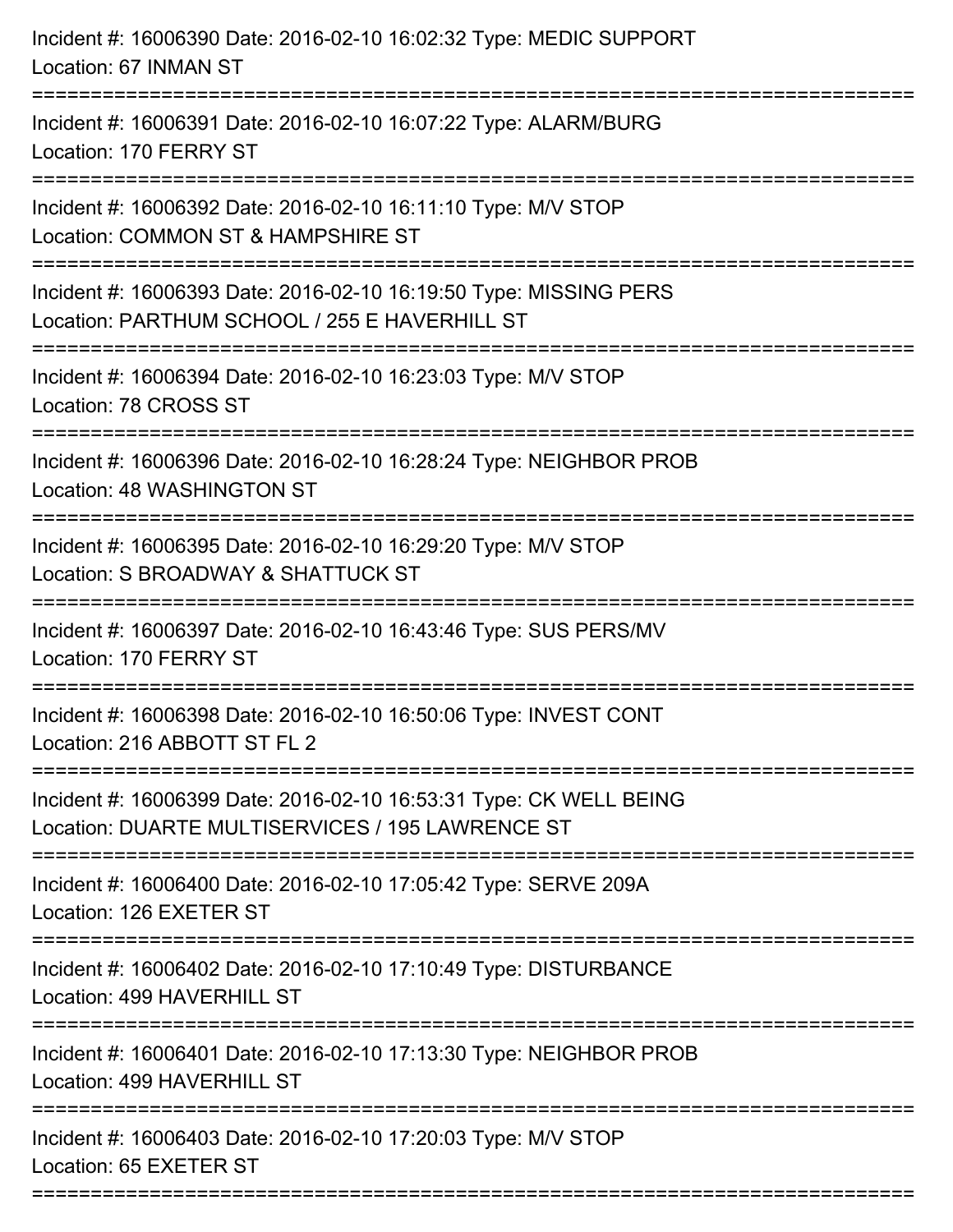| Location: JENKINS SERVICE STATION / 347 LAWRENCE ST                                                                                         |
|---------------------------------------------------------------------------------------------------------------------------------------------|
| Incident #: 16006405 Date: 2016-02-10 17:23:05 Type: ASSIST FIRE<br>Location: 35 BERKELEY ST                                                |
| Incident #: 16006406 Date: 2016-02-10 17:23:31 Type: INVESTIGATION<br>Location: FRANKLIN ST & HAVERHILL ST                                  |
| Incident #: 16006407 Date: 2016-02-10 17:53:40 Type: TRESPASSING<br>Location: 187 BROADWAY                                                  |
| Incident #: 16006408 Date: 2016-02-10 17:58:13 Type: M/V STOP<br>Location: DORCHESTER ST & WINTHROP AV                                      |
| Incident #: 16006409 Date: 2016-02-10 17:58:19 Type: B&E/MV/PAST<br>Location: 64 GROTON ST                                                  |
| Incident #: 16006410 Date: 2016-02-10 18:01:45 Type: A&B PAST<br>Location: 39 FALMOUTH ST                                                   |
| Incident #: 16006411 Date: 2016-02-10 18:09:24 Type: AUTO ACC/NO PI<br>Location: 135 BERKELEY ST                                            |
| Incident #: 16006412 Date: 2016-02-10 18:10:25 Type: MV/BLOCKING<br>Location: 36 BUTLER ST                                                  |
| ------------------------<br>Incident #: 16006413 Date: 2016-02-10 18:38:11 Type: M/V STOP<br>Location: BROADWAY & TREMONT ST                |
| Incident #: 16006414 Date: 2016-02-10 18:45:49 Type: M/V STOP<br>Location: 205 BROADWAY                                                     |
| ===============================<br>Incident #: 16006415 Date: 2016-02-10 18:56:17 Type: M/V STOP<br>Location: MANCHESTER ST & WASHINGTON ST |
| Incident #: 16006416 Date: 2016-02-10 19:08:15 Type: WIRE DOWN<br>Location: 36 BEACON AV                                                    |
| Incident #: 16006417 Date: 2016-02-10 19:23:01 Type: 911 HANG UP<br>Location: 37 SUMMER ST #3                                               |
|                                                                                                                                             |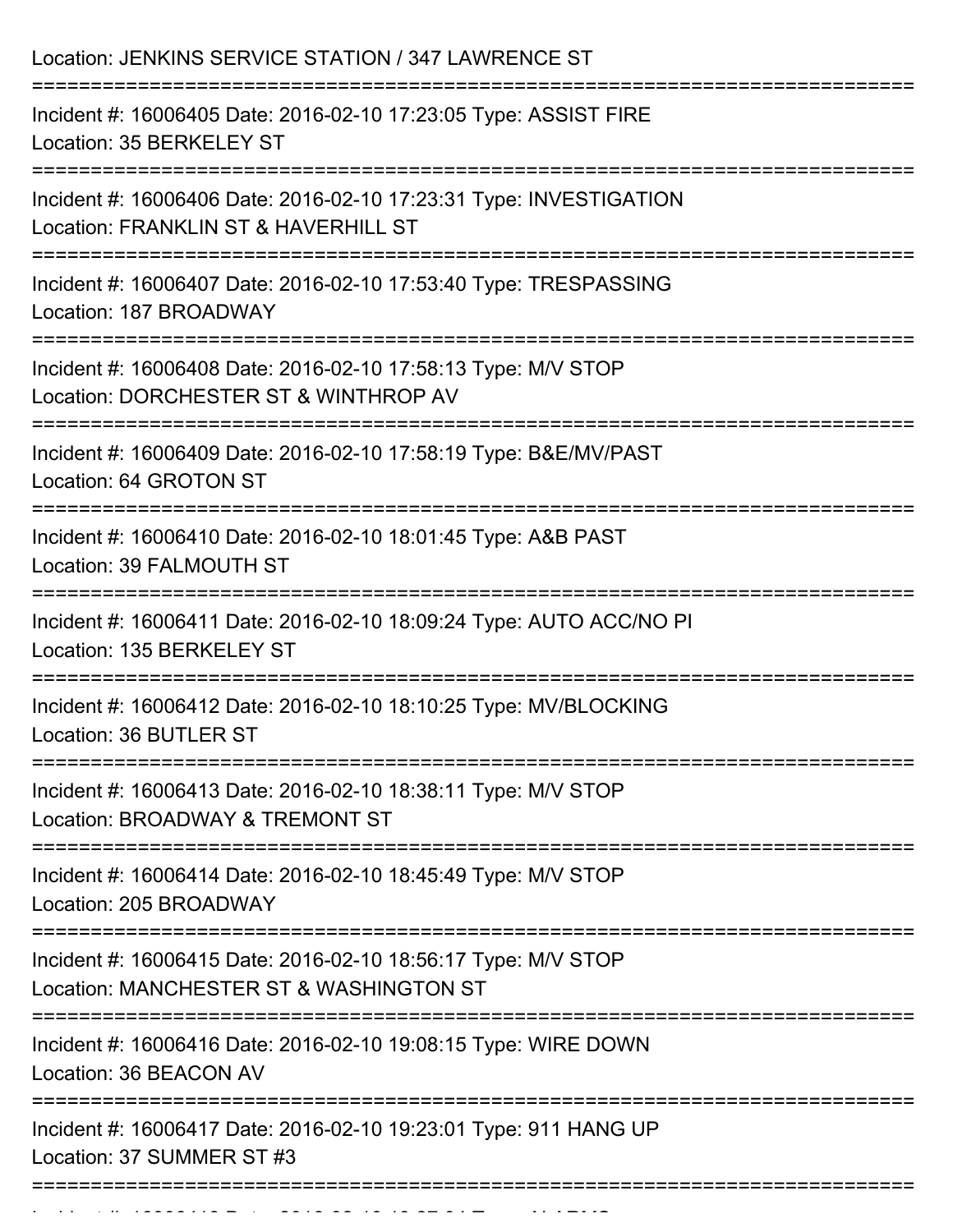Location: 95 E HAVERHILL ST =========================================================================== Incident #: 16006419 Date: 2016-02-10 19:40:51 Type: LARCENY/PAST Location: 100 FOSTER ST =========================================================================== Incident #: 16006420 Date: 2016-02-10 19:48:57 Type: M/V STOP Location: ALLSTON ST & HIGH ST =========================================================================== Incident #: 16006421 Date: 2016-02-10 19:54:54 Type: FIRE WORKS Location: SOUTH COMMON / null =========================================================================== Incident #: 16006422 Date: 2016-02-10 19:57:49 Type: TRESPASSING Location: BURGER KING / 187 BROADWAY =========================================================================== Incident #: 16006423 Date: 2016-02-10 19:59:06 Type: M/V STOP Location: E HAVERHILL ST & FERRY ST =========================================================================== Incident #: 16006424 Date: 2016-02-10 20:00:32 Type: CK WELL BEING Location: 1 DIAMOND ST #228 =========================================================================== Incident #: 16006425 Date: 2016-02-10 20:01:10 Type: ALARM/BURG Location: 20 SCHOOL ST =========================================================================== Incident #: 16006426 Date: 2016-02-10 20:12:23 Type: ALARMS Location: CARIBE CALLING CENTER / 105 JACKSON ST =========================================================================== Incident #: 16006427 Date: 2016-02-10 20:17:48 Type: M/V STOP Location: MERRIMACK ST & PARKER ST =========================================================================== Incident #: 16006428 Date: 2016-02-10 20:20:23 Type: ALARM/HOLD Location: 156 MYRTLE ST =========================================================================== Incident #: 16006429 Date: 2016-02-10 20:20:25 Type: MEDIC SUPPORT Location: 51 LAWRENCE ST =========================================================================== Incident #: 16006430 Date: 2016-02-10 20:23:06 Type: M/V STOP Location: ESSEX ST & LAWRENCE ST =========================================================================== Incident #: 16006431 Date: 2016-02-10 20:32:37 Type: STOL/MV/PAS Location: 198 ESSEX ST

===========================================================================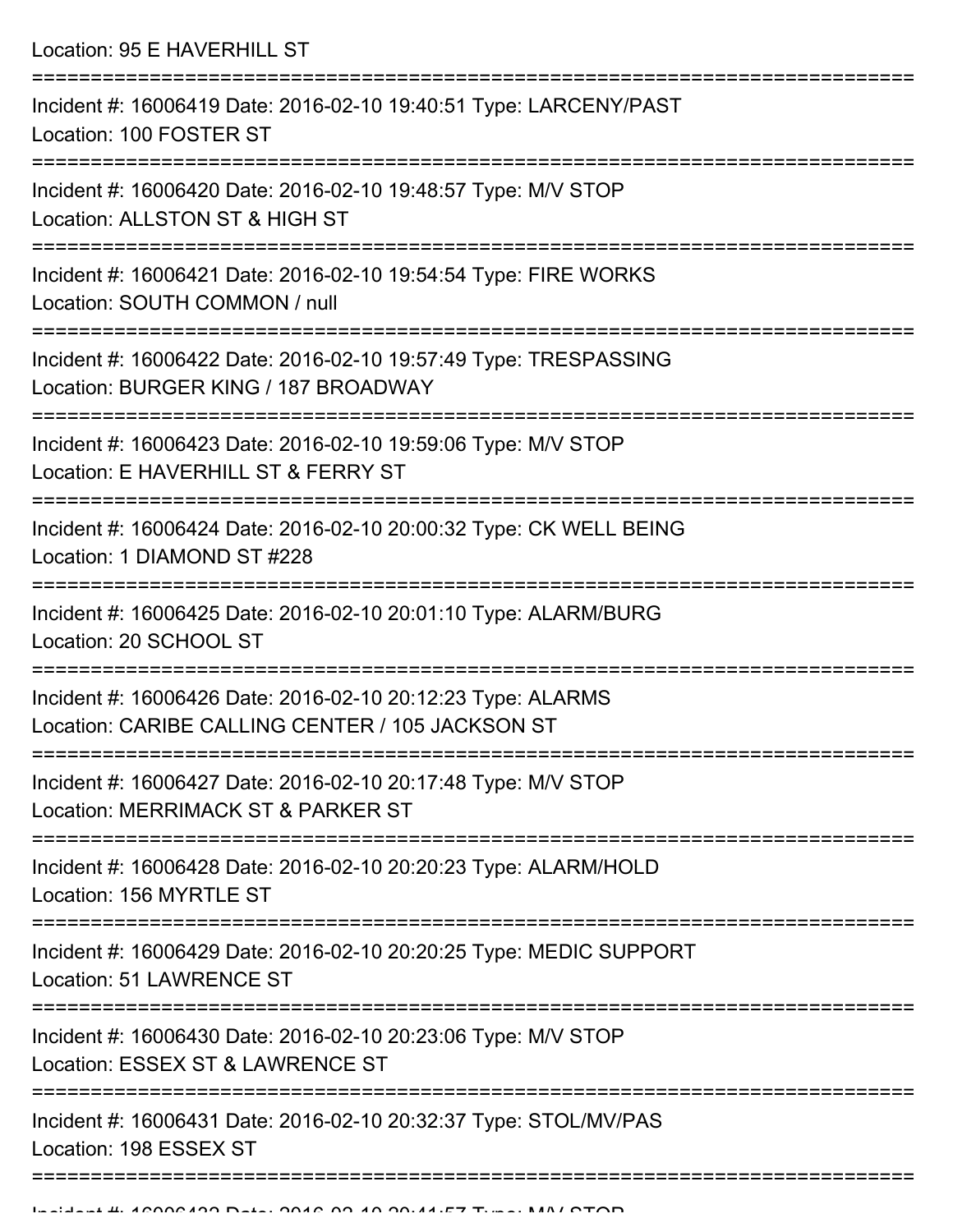| Location: ARLINGTON ST & WYMAN ST                                                                                            |
|------------------------------------------------------------------------------------------------------------------------------|
| Incident #: 16006433 Date: 2016-02-10 21:19:41 Type: MEDIC SUPPORT<br>Location: 490 HAMPSHIRE ST #406<br>:================== |
| Incident #: 16006434 Date: 2016-02-10 22:24:39 Type: MEDIC SUPPORT<br>Location: 86 BEACON ST                                 |
| Incident #: 16006435 Date: 2016-02-10 22:35:30 Type: GENERAL SERV<br>Location: 36 NEWTON ST                                  |
| Incident #: 16006436 Date: 2016-02-10 22:38:28 Type: MAN DOWN<br>Location: 198 BROADWAY                                      |
| Incident #: 16006437 Date: 2016-02-10 22:46:23 Type: M/V STOP<br>Location: EXETER ST & WINTHROP AV                           |
| Incident #: 16006438 Date: 2016-02-10 23:02:16 Type: DOMESTIC/PROG<br>Location: 183 ABBOTT ST                                |
| Incident #: 16006439 Date: 2016-02-10 23:08:00 Type: ALARM/BURG<br>Location: 304 JACKSON ST                                  |
| Incident #: 16006440 Date: 2016-02-10 23:20:45 Type: MEDIC SUPPORT<br>Location: 40 LAWRENCE ST                               |
| Incident #: 16006441 Date: 2016-02-10 23:26:16 Type: DOMESTIC/PROG<br>Location: 18 FRANKLIN ST #B207                         |
| Incident #: 16006442 Date: 2016-02-10 23:34:29 Type: M/V STOP<br>Location: GARDEN ST & UNION ST                              |
| Incident #: 16006443 Date: 2016-02-10 23:34:54 Type: M/V STOP<br>Location: EXETER ST & WINTHROP AV                           |
| Incident #: 16006444 Date: 2016-02-10 23:43:30 Type: ALARMS<br>Location: DUNKIN DONUTS / 579 ANDOVER ST                      |
| Incident #: 16006445 Date: 2016-02-10 23:47:10 Type: ALARMS<br>Location: 198 GARDEN ST                                       |
|                                                                                                                              |